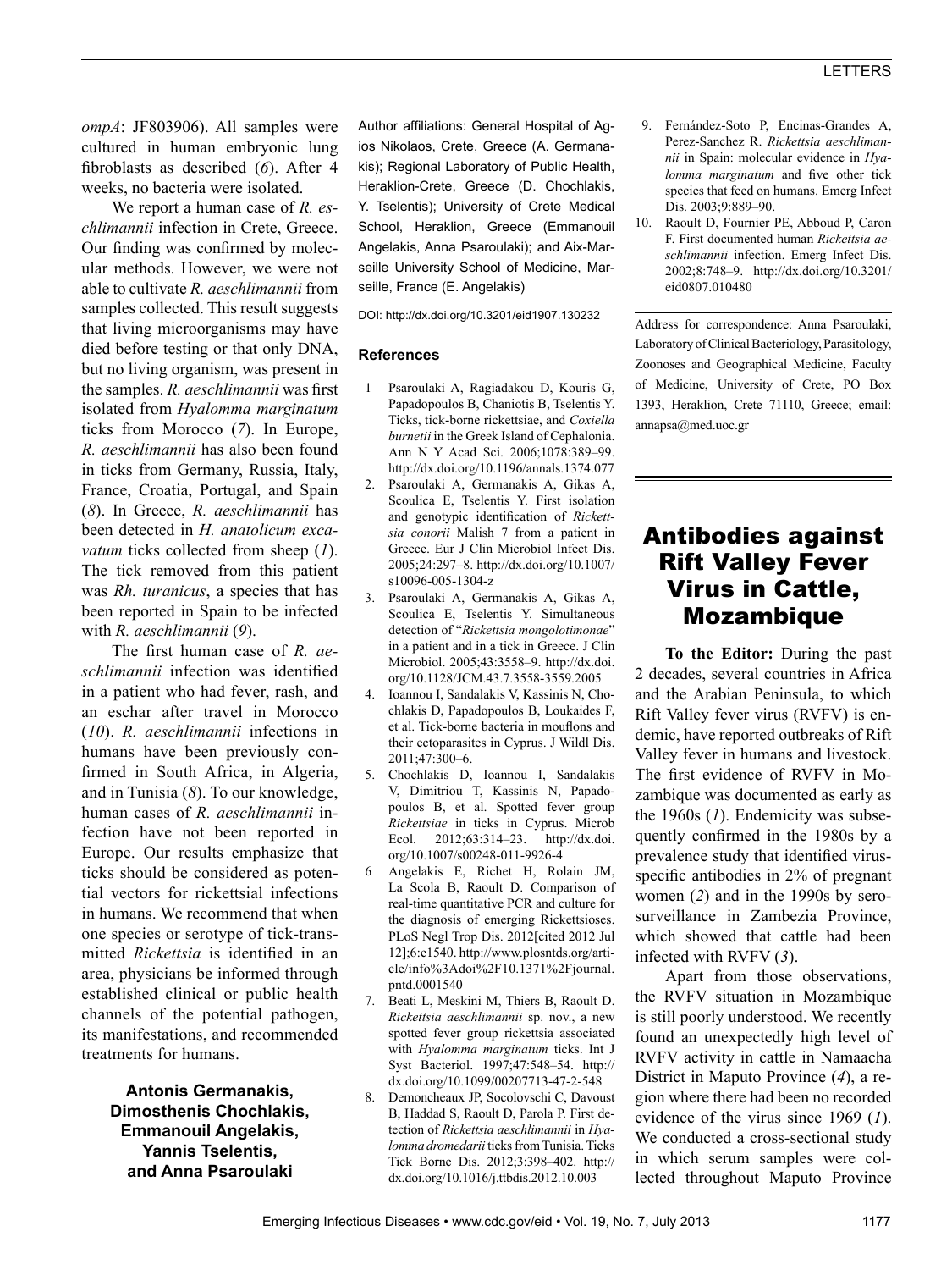## LETTERS

during 2010–2011 to ascertain whether any RVFV circulation had remained undetected among bovids.

The study was approved by the Mozambican Board of Agriculture. Animals investigated were of mixed breed, had been present in their respective localities since birth, were >6 months of age, and had not been vaccinated against RVFV. Samples were analyzed by using a plaque-reduction neutralization test (*4*), and RVFV seropositivity was defined as 80% reduction of virus infectivity at a serum dilution of 1:40.

A total of 404 serum samples were analyzed, and 149 were positive for RVFV-neutralizing antibodies. This finding represents an overall seroprevalence of 36.9% (95% CI 32.2%– 41.6%) in Maputo Province, which is a high level for an area in which no RVFV disease activity has been reported during the past 4 decades.

Although the study was designed to determine the overall prevalence in the province, our data also provided an indication of the distribution of RVFV at a district level. Maputo Province is subdivided into 7 districts, and samples from 6 of these districts were available for analysis: Boane (n  $= 28$ ), Magude (n  $= 34$ ), Manhiça (n  $= 65$ ), Marracuene (n  $= 82$ ), Matutuine (n = 131), and Moamba (n = 64). The livestock populations in Magude, Manhiça, Matutuine, and Moamba Districts range in size from 20,000 to 70,000 animals, and Boane and Marracuene Districts have smaller populations of 6,000 and 9,000, respectively.

We found the highest seroprevalence to be 61.5% (95% CI 49.7%–73.4%) in Manhiça District and 62.2% (95% CI 51.7%–72.7%) in Marracuene District. Some of the animals affected by RVFV during outbreaks in 1969 were raised on farms near or in these 2 regions (*1*). Our data indicate that the RVFV activity is still high in those districts, possibly because breeding of mosquito vectors is promoted by environmental factors, including irrigation ditches on sugar cane farms, extensive flood plains, wetlands, and ponds (*5*).

South Africa keeps continuous records of RVFV outbreaks, and several outbreaks in cattle were reported in KwaZulu-Natal and Mpumalanga Provinces during 2008–2010 (*6*). Matutuine, the southernmost district in Maputo Province, shares a border with KwaZulu-Natal Province, whereas Magude and Moamba Districts border Mpumalanga Province. Accordingly, the high seropositivity rates of 19.8% (95% CI 13.0%–26.7%), 26.5% (95% CI 11.6%–41.3%), and 29.7.% (95% CI 18.5%–40.9%) in Matutuine, Magude, and Moamba Districts, respectively, are not remarkable. In comparison, a seroprevalence of 14.3% (95% CI 1.3%–27.2%) was noted in Boane District, which has a smaller livestock population.

Because of long-term persistence of IgG against RVFV, the actual time of infection could not be determined from the data obtained in our study. However, information was available regarding the age of the cattle in Moamba District. From this information, we deduced that the most recent RVFV infections in this district occurred at some point during 2009–2010.

Our results strongly suggest that RVFV is widely distributed among bovids in Maputo Province, although the modality of this circulation is unknown. RVFV infection can remain undetected in adult livestock but can cause abortions in pregnant animals and neonatal death in small ruminants (*7*), which has major economic consequences. Transmission to humans is common during epizootics, and the proximity to and density of cattle in an area have been shown to be major factors for RVFV seroconversion in human populations (*8*). Human infections are often manifested as a febrile illness and can easily be mistaken for other diseases. Consequently, unidentified or underdiagnosed RVFV infections among livestock in Maputo

Province warrant further research, and implementation of surveillance and livestock vaccination programs in the studied area should be discussed.

#### **Acknowledgment**

We thank Z. Massicame and A. Malumana for providing bovine serum samples.

This study was supported by the Swedish International Development Cooperation Agency.

### **Nina Lagerqvist, Belisário Moiane, Lourenço Mapaco, José Fafetine, Sirkka Vene, and Kerstin I. Falk**

Author affiliations: Karolinska Institutet, Stockholm, Sweden (N. Lagerqvist, B. Moiane, K.I. Falk); Swedish Institute for Communicable Disease Control, Solna, Sweden (N. Lagerqvist, S. Vene, K.I. Falk); Universidade Eduardo Mondlane, Maputo, Mozambique (B. Moiane, J. Fafetine); and Direcção de Ciências Animais, Maputo (L. Mapaco)

DOI: http://dx.doi.org/eid1907.130332

#### **References**

- 1. Valadão FG. Notes about the occurrence of a new disease in Mozambique: Rift Valley fever [in Portuguese]. Veterinaria Mocambicana. 1969;2:13–20.
- 2. Niklasson B, Liljestrand J, Bergström S, Peters CJ. Rift Valley fever: a sero-epidemiological survey among pregnant women in Mozambique. Epidemiol Infect. 1987;99:517–22. http://dx.doi. org/10.1017/S0950268800068011
- 3. Annual report 2001 [in Portuguese]. Maputo (Mozambique): National Directorate of Livestock; 2002. p. 32–3.
- 4. Lagerqvist N, Moiane B, Bucht G, Fafetine J, Paweska JT, Lundkvist A, et al. Stability of a formalin-inactivated Rift Valley fever vaccine: evaluation of a vaccination campaign for cattle in Mozambique. Vaccine. 2012;30:6534–40. http:// dx.doi.org/10.1016/j.vaccine.2012.08.052
- 5. Asante K, Brito R, Brundrit G, Epstein P, Fernandes A, Marques MR, et al., editors. Climate change report: study on the impact of climate change on disaster risk in Mozambique. Maputo (Mozambique); National Institue for Disaster Management (INGC); 2009.